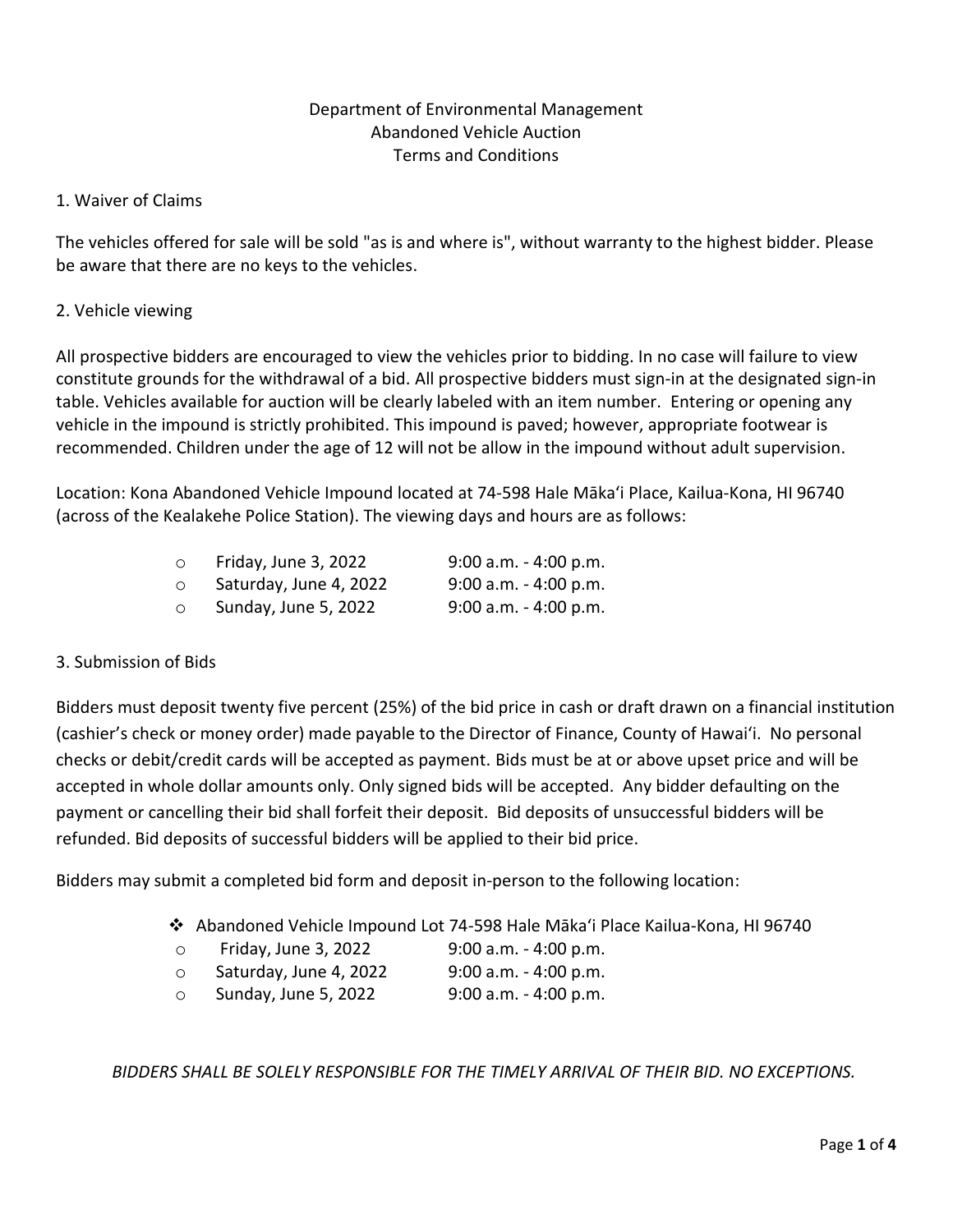# 4. Re-titling of Vehicles

The Department of Environmental Management does **not** guarantee the titling of any vehicle sold at this auction. The final determination if and/or how any vehicle may be titled will be that of Department of Finance, Vehicle Registration and Licensing Division. **Vehicles sold as JUNK will not be retitled.**

# 5. Award

The successful bidder will be notified via telephone on Tuesday, June 7, 2022. Award announcement will begin at 9:00 a.m. on Tuesday, June 7, 2022, at the Kona Abandoned Vehicles Impound, 74-598 Hale Mākaʻi Place Kailua-Kona, HI 96740. Any bidder defaulting on the payment will be rejected and the next highest bidder will be awarded the bid. In the event of a tie bid, the award shall be awarded to the responsible bidder who first submitted the high bid.

# 6. Cancellation of Bids/Awards

After bids are submitted, bidders are not allowed to modify or withdraw their bid(s). The Director or Deputy Director of Environmental Management reserves the right to cancel an award at any time.

# 7. Payment

No refunds or adjustments will be made on any award(s). The successful bidder will be required to remit full payment by cash or draft drawn on a financial institution (cashier's check or money order) by Tuesday, June 7, 2022, by 5:00 p.m. Cashier's check or money orders must be made payable to Director of Finance, County of Hawaiʻi. No personal checks or debit/credit cards will be accepted as payment. Upon receiving full payment, the successful bidder will be issued a notarized bill of sale. A valid government issued photo identification is required for all notarized bill of sales.

Successful bidders can make their full payment in person at:

Abandoned Vehicles Impound Lot- 74-598 Hale Mākaʻi Place Kailua-Kona, HI 96740

o Tuesday, June 7, 2022 immediately following award until 5:00 p.m.

## 8. Default on Payment

Bidders are cautioned to bid only on items they are prepared to pay for and remove in accordance with the terms and conditions of this auction. If the successful bidder fails to pay for an awarded item in accordance with the terms and conditions of this auction, the bidder agrees forfeit their deposit. In the event of a default, the award shall be awarded to the next highest bidder.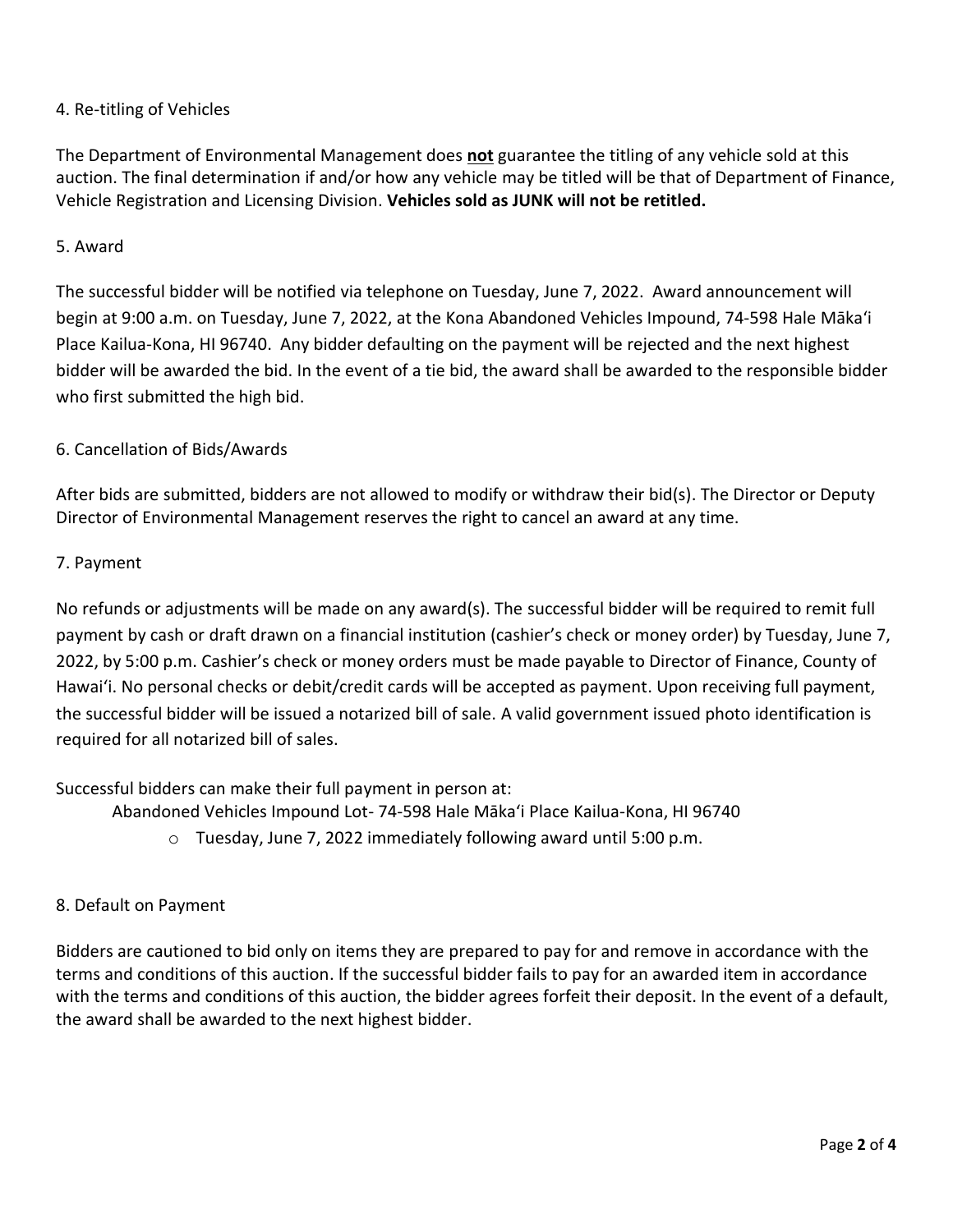# 9. Removal

Successful bidders must have the original bill of sale at the time of removal. The successful bidder must remove the vehicle(s) at their own expense. Absolutely no on-site repairs or car parts/component change outs are allowed at the County impound lot. Jump starting, replacing a dead battery and/or inflating tires at the successful bidder's expense will be allowed. No service of any kind will be furnished by the County. Vehicles are prohibited from being towed to the front of the Abandoned Vehicle Impound.

Removal location and schedule listed below:

- ❖ Abandoned Vehicle Impound Lot 74-598 Hale Mākaʻi Place Kailua-Kona, HI 96740
- o Tuesday, June 7, 2022 immediately following award until 5:00 p.m.
- o Wednesday, June 8, 2022 9:00 a.m. 2:00 p.m. o Thursday, June 9, 2022 9:00 a.m. – 2:00 p.m. o Friday, June 10, 2022 9:00 a.m. – 2:00 p.m. o Saturday, June 11, 2022 8:00 a.m. – 12:00 p.m.

\*Please note that all vehicles must be towed away by a tow truck, tow bar, or trailer.

The purchaser will forfeit the payment and the purchased vehicle(s) if not removed by 12:00 pm on Saturday, June 11, 2022.

Please remember this is a vehicle impound lot and there will be many tow trucks and vehicles moving around. Please be careful and aware of your surrounds. The County reserves the right to limited the amount of tow trucks and/or vehicles within the impound lot at the time of removal for public safety.

## 10. Refunds for Unsuccessful Bidders

Announcement of the awards will begin at 9:00 a.m. on Tuesday, June 7, 2022. Refunds will available for pick up once the award announcement is complete. Refunds that are not picked up by 5:00 p.m. on Tuesday, June 7, 2022, will be mailed to the address included on the bid form. Cash will not be mailed; a check will be issued in its replacement.

## 11. County's Rights & Remedies

The Director or Deputy Director of Environmental Management reserves the right to withdraw any items being offered at any time before bid opening commences. The Director or Deputy Director reserves the right to cancel an award at any time. Should the successful bidder fail to remove the vehicle(s) from County property within the specified time, or fail to make payment as specified, the County reserves the right to resell the vehicle(s) or to award the bid to the next highest bidder. In such event, the defaulting bidder shall forfeit all claims to the proceeds and to the vehicle(s) and shall receive no reimbursement for any expenses whatsoever. The defaulting bidder shall also forfeit all amounts paid for the sale. Furthermore, the Director or Deputy Director reserves the right to suspend the defaulting bidder from bidding on any County auction for a period of one year or longer.